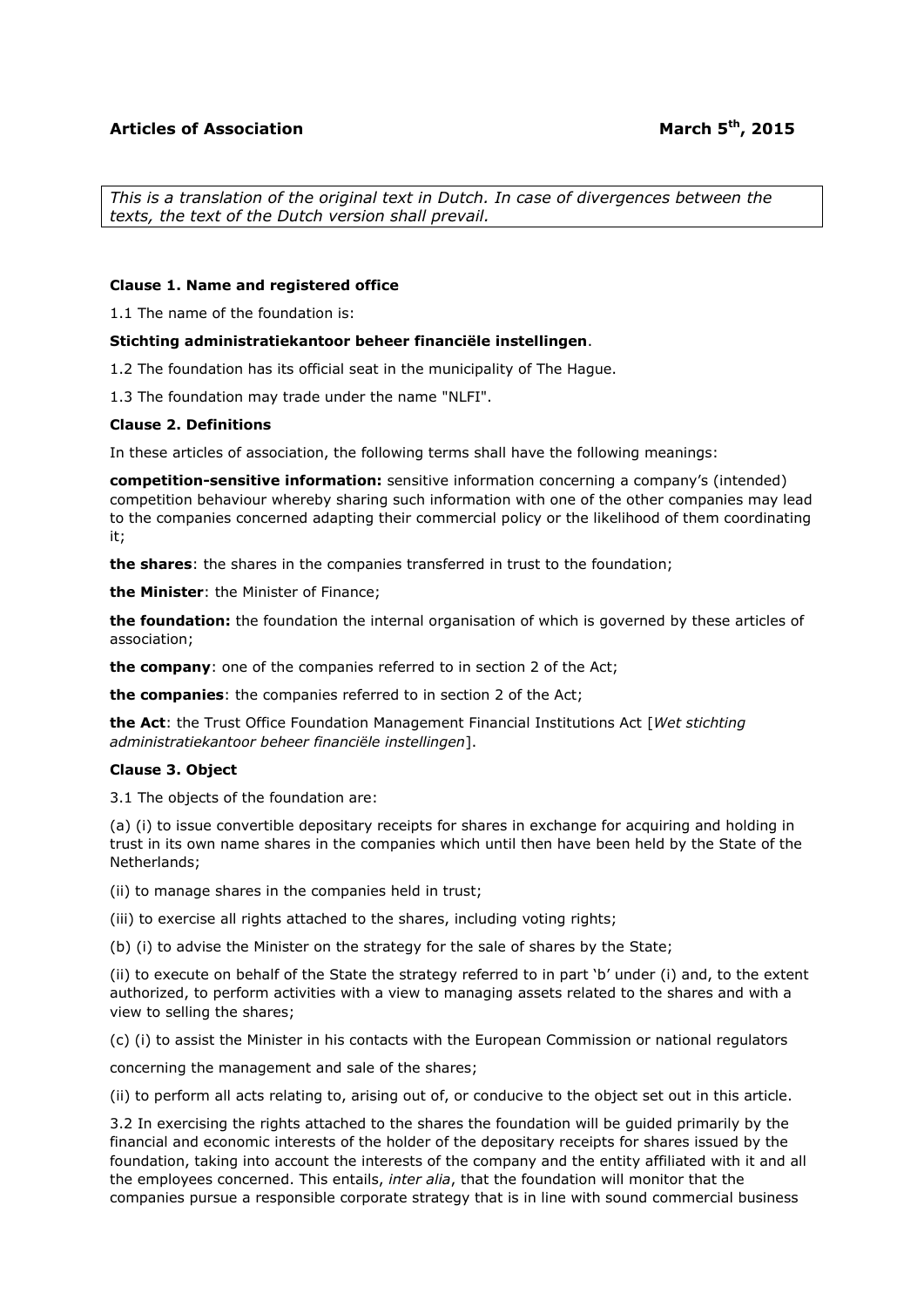operations and the applicable rules of good corporate governance.

The foundation exercises the rights attached to the shares in such a way that companies decide their own commercial strategy independently and exercise the day-to-day running of the companies so that there is no question of coordinating the commercial policy of the companies and that between the companies no competition-sensitive information is exchanged.

3.3 When exercising the rights attached to the shares, the foundation must not vote on the appointment of a member of the supervisory board if said person is at one and the same time member of a supervisory board of some other company or of a legal person belonging to their group or undertaking.

The foundation must apply its authorisation to appoint a member of a supervisory board at a company only if by doing so it intends to guarantee the expertise and proper composition of the supervisory board and not because it intends to exercise influence over the commercial policy of the company concerned.

3.4. The object excludes the disposal and encumbrance of the shares, other than pursuant to an authorization from the Minister. The disposal referred to in the previous sentence does not include the transfer of shares to the State effected upon the conversion of the depositary receipts for shares.

3.5 The taking of fundamental or important decisions relating to the performance of duties of the foundation is subject to the prior approval of the Minister.

3.6 The Minister may issue binding voting instructions to the foundation in respect of fundamental or important decisions.

3.7 The following decisions are always considered fundamental or important:

(a) decisions on remuneration at one of the companies, to the extent related to the performance of duties of the foundation;

(b) decisions that substantially impact the control, the risk and the capital adequacy requirement of the State;

(c) decisions that deviate from the strategy announced by the Minister to the foundation concerning the sale of shares or decisions that hinder the execution of such a strategy.

3.8 Administration of the shares, exercising the rights attached thereto and any other activities related thereto shall be conducted duly observing the applicable trust conditions. Only the Minister may adopt or amend the trust conditions.

### **Clause 4. Finances, general**

4.1 The financial means of the foundation are comprised of:

- (a) payments by the State pursuant to section 17 of the Act;
- (b) all that is acquired by the foundation by other means.

4.2 The foundation's financial year is the same as the calendar year.

### **Clause 5. Accounting Records**

The board must keep records pertaining to the financial position and the activities of the foundation in conformity with the requirements ensuing from the activities of the foundation and it must keep these records, as well as the books, documents and other data carriers belonging thereto, in such a way that the foundation's rights and obligations can be ascertained at all times.

### **Clause 6. Budget**

6.1 The board will annually, prior to a date set by the Minister, prepare a draft budget for the next financial year and send this without delay to the Minister.

6.2 The budget contains an estimate of profits and losses, an estimate of the proposed capital expenditure and an estimate of revenue and expenditure.

6.3 A separate explanation will be provided for each budget item.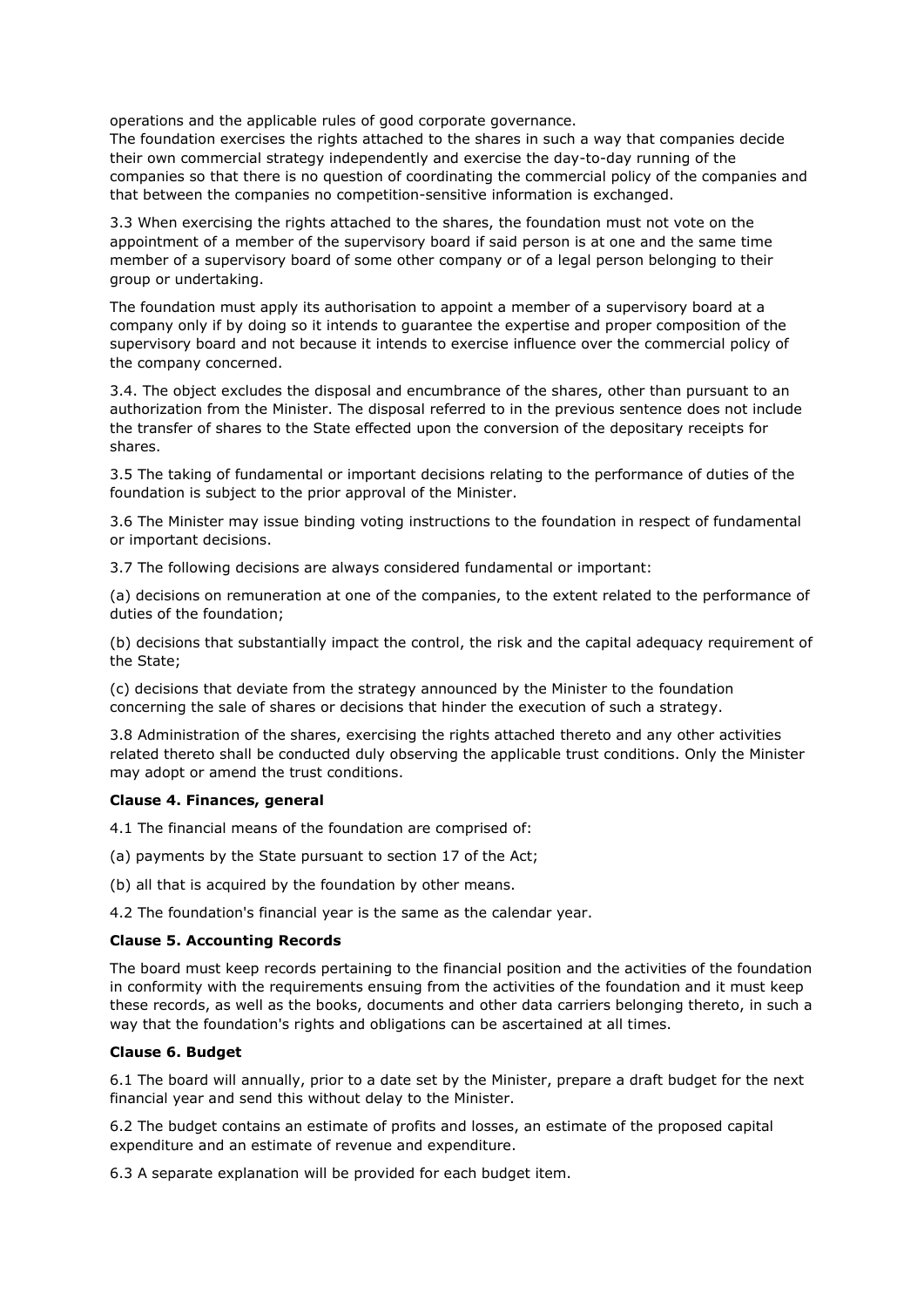6.4 The resolution to adopt the budget requires the approval of the Minister. This approval may be withheld if contrary to the law, public interest or other important interests.

6.5 Where significant differences arise or are expected to arise between the actual and the budgeted profit and loss or income and expenditure during the year, the board will notify the Minister of this without delay, stating the reason for the differences.

# **Clause 7. Equalisation reserve**

7.1 The foundation will build an equalisation reserve.

7.2 The difference between the realised profits and the realised losses on the activities will be added to or deducted from the equalisation reserve. When the annual accounts are adopted for any financial year, the equalisation reserve will not exceed five million euro (EUR 5,000,000) or as much more or less as the board of the foundation and the Minister agree in writing before the relevant annual accounts are adopted. Any balance exceeding the maximum of the equalisation reserve (agreed in writing where applicable) as described in the previous sentence will be paid out to the State by the foundation soon after the Minister has approved the decision to adopt the annual accounts as described in article 8 paragraph 4. The provisions of this article 7 paragraph 2 will apply for the first time at the adoption of the foundation's annual accounts for the financial year 2014.

7.3 Interest on the equalisation reserve will be added to the equalisation reserve.

## **Clause 8. Accounting and reporting**

8.1 The board will annually, always prior to March  $15<sup>th</sup>$  of the year following the financial year, prepare an annual report and send this to the Minister. The annual report describes the performance of the duties and the policy pursued in the previous financial year.

8.2 The report will at least devote attention to:

(a) the number of shares for which depositary receipts have been issued as well as an explanation of any change in this number;

- (b) the activities carried out during the financial year;
- (c) the voting behaviour at general meetings held during the financial year;
- (d) the percentage of votes represented by the foundation at the meetings referred to under 'c',
- (e) the remuneration of the board members of the foundation;
- (f) the number of board meetings held as well as the most important subjects discussed there;
- (g) the costs of the activities of the foundation;
- (h) external advice, if any, sought by the foundation;
- (i) the positions of the board members; and
- (j) the contact details of the foundation.

8.3 Concurrently with the annual report, the board will also file the annual accounts with the Minister. The annual accounts will be designed in accordance with a system of profits and losses generally accepted in the Netherlands.

8.4 The resolution to adopt the annual accounts requires the approval of the Minister. Such approval may be withheld if contrary to the law, public interest or other important interests.

## **Clause 9. Audit report**

9.1 The annual accounts will be accompanied by a report regarding the accuracy, issued by an auditor designated by the board, as referred to in section 393 subsection 1 of Book 2 of the Dutch Civil Code. When designating the auditor, the board will stipulate that the Minister, if requested, is given insight into the audit activities of the auditor.

9.2 The report referred to in the previous paragraph also relates to the lawful collection and application of funds by the foundation.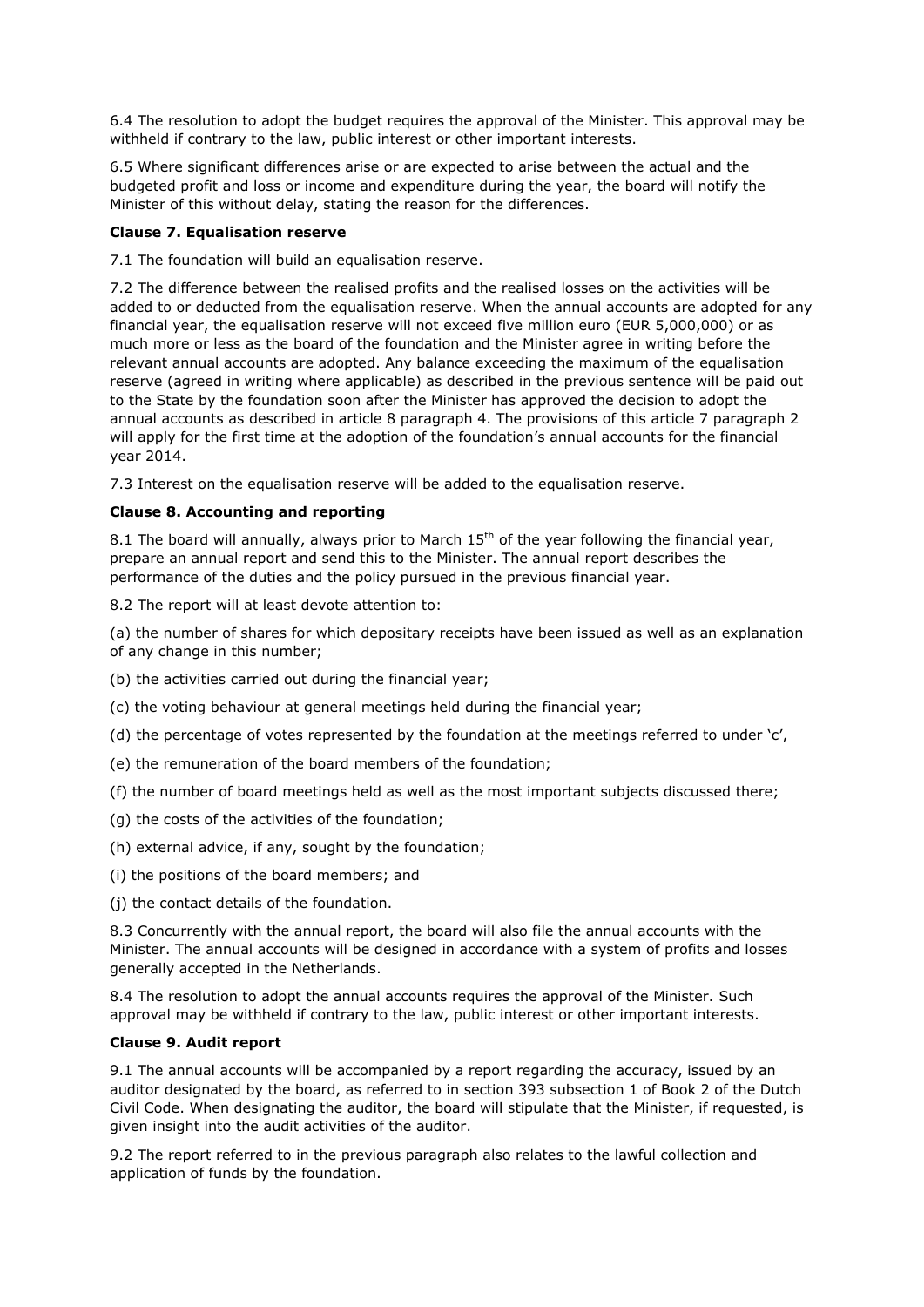9.3 The auditor will attach to the report referred to in the first paragraph a report of his findings on whether the management and organisation of the foundation meet the requirements of efficiency.

## **Clause 10. Board**

10.1 The board of the foundation is comprised of three persons, including the chair. Only natural persons can be board members.

10.2 In the event of one or more vacancies, the board continues to be lawfully constituted.

## **Clause 11. Incompatibility of positions**

The position of a board member may not be held by:

- (a) Ministers;
- (b) State Secretaries;

(c) members of the Upper House or Lower House of the States General;

(d) members of the Netherlands Court of Audit [*Algemene Rekenkamer*];

(e) members of the management board and the supervisory board of the companies, and managing directors and supervisory directors of their subsidiaries;

(f) employees and regular advisers of the companies or their subsidiaries, including the auditor referred to in section 393 Book 2 of the Dutch Civil Code, the civil-law notary and the lawyer of the companies and their subsidiaries;

(g) spouses and relatives by blood or marriage up to the third degree of the persons referred to in  $(a), (b), (c), (d)$  and  $(e);$ 

(h) a civil servant who is subordinate to a Minister;

(i) members of the management board and the supervisory board of some other financial institution and of its subsidiaries;

(j) managing directors, employees and regular advisers of a statutory financial markets regulator.

### **Clause 12. Ancillary positions and conflict of interests**

12.1 A board member will not take up ancillary positions that are undesirable in light of the proper performance of his duties, the preservation of his independence or the trust placed in him.

12.2 A board member must report his intention to accept an ancillary position to the Minister.

12.3 Decisions to enter into transactions that may create a conflict of interests for one or more board members that are of material significance to the foundation, any of the companies and/or the board member concerned, require the prior approval of the Minister. The lack of this approval does not impair the authority of the board or its members to represent the foundation.

12.4 The board will, in addition to the previous paragraph, set rules to avoid any conflict of interests.

### **Clause 13. Appointment, suspension or dismissal**

13.1 The Minister appoints, suspends and dismisses the board members.

13.2 Before proceeding to appoint a board member the Minister will give the board the opportunity to recommend a person for appointment as a board member. The Minister is authorized to set further conditions to the making of recommendations by the board.

13.3 Before a board member has resigned the Minister must, if possible, have already taken a decision on his successor. This decision may at all times be amended before the vacancy has arisen.

13.4 A board member may be appointed to the board for a maximum term of four years.

### **Clause 14. Termination of board membership**

Membership of the board ends: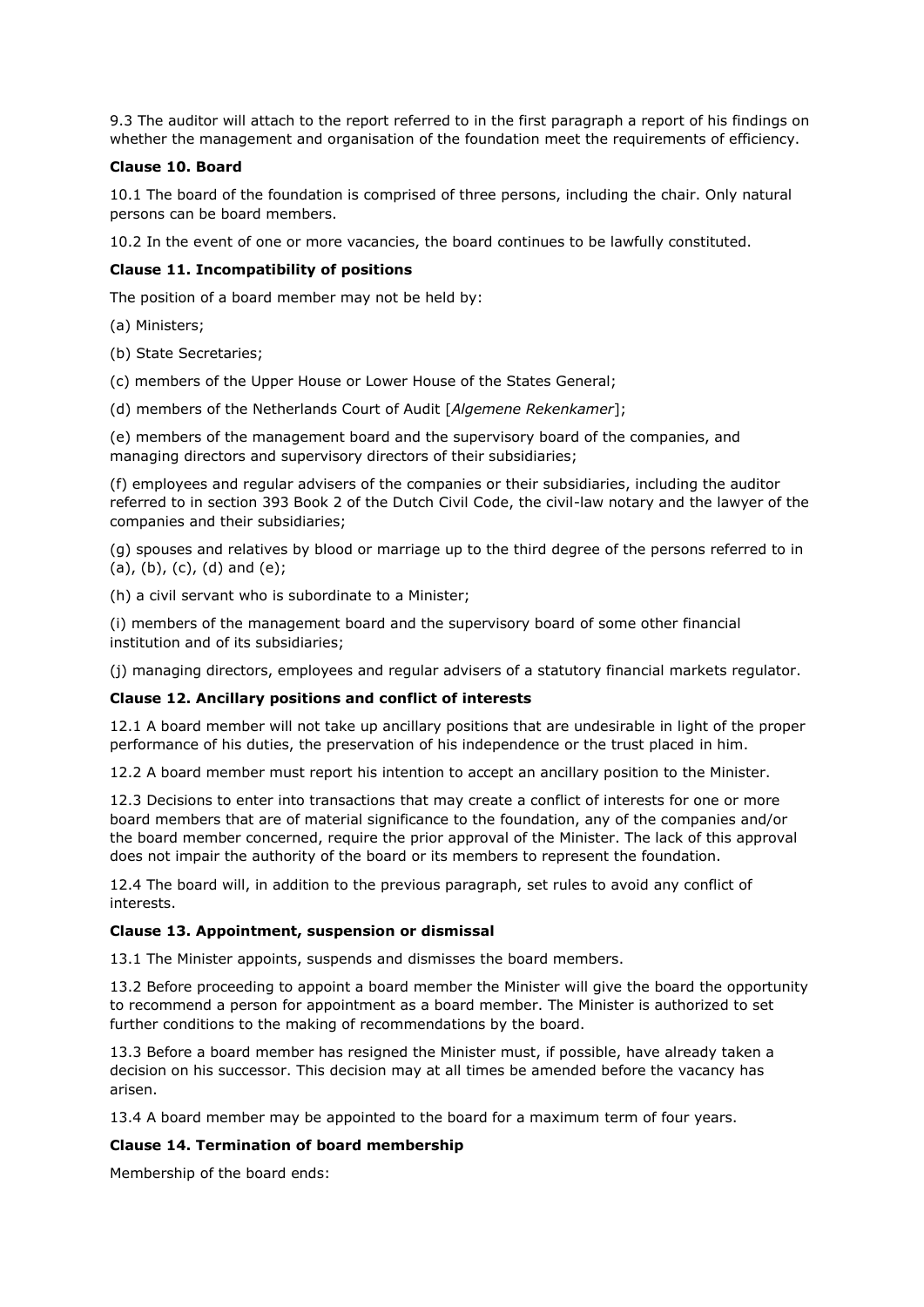(a) by resignation, accepted by the Minister;

(b) by retirement by rotation in accordance with a rotation schedule drawn up by the board, in which the maximum term of membership will be set at four years; the retiring board member is immediately eligible for reappointment, without prejudice to the provisions of article 13, paragraph 4;

(c) upon death;

(d) if and as soon as a board member no longer may be a board member pursuant to article 11;

(e) by losing the power to dispose of his assets or the appointment of an administrator for the board member under any statutory provision;

(f) by dismissal by the court in accordance with section 298 of Book 2 of the Dutch Civil Code;

(g) by dismissal by the Minister due to unsuitability for the position, due to permanent damage to the relationship of trust, or any other serious ground.

#### **Clause 15. Remuneration**

15.1 Membership of the board is remunerated.

15.2 The Minister determines the amount of the remuneration.

15.3 Apart from the remuneration and reimbursement of special expenses related to the position, such as the costs of liability insurance, the board member does not receive any income from the foundation or any of the companies.

#### **Clause 16. Duties and Powers**

16.1 The board is entrusted with the management of the foundation.

16.2 The board will be present or represented at the general meeting of shareholders of the companies and will, if desired, make a statement about how it proposes to vote at the meeting.

16.3 The board will ensure that it can timely and carefully prepare and perform its duties. In this, special attention is given to taking measures concerning the confidentiality of confidential business information and price-sensitive information.

#### **Clause 17. Prior approval**

17.1 Without prejudice to the statutory provisions, the board requires the prior approval from the Minister to:

(a) incorporate or participate in a legal person;

(b) dispose of or encumber in whole or in part shares in a legal person;

(c) enter into and terminate agreements to acquire, dispose of or encumber property subject to registration or the leasing or letting thereof;

(d) enter into credit agreements and loan agreements;

(e) enter into agreements whereby the foundation binds itself to provide security;

(f) create other funds and reserves other than the equalisation reserve

referred to in article 7;

(g) report its own bankruptcy or apply for a suspension of payments.

17.2 The lack of this approval from the Minister does not impair the authority of the board or its members to represent the foundation.

#### **Clause 18. Board positions and decision-making**

18.1 The board will appoint one of its members to serve as its chair and another as its deputy chair.

18.2 The board will meet as often as a board member deems necessary.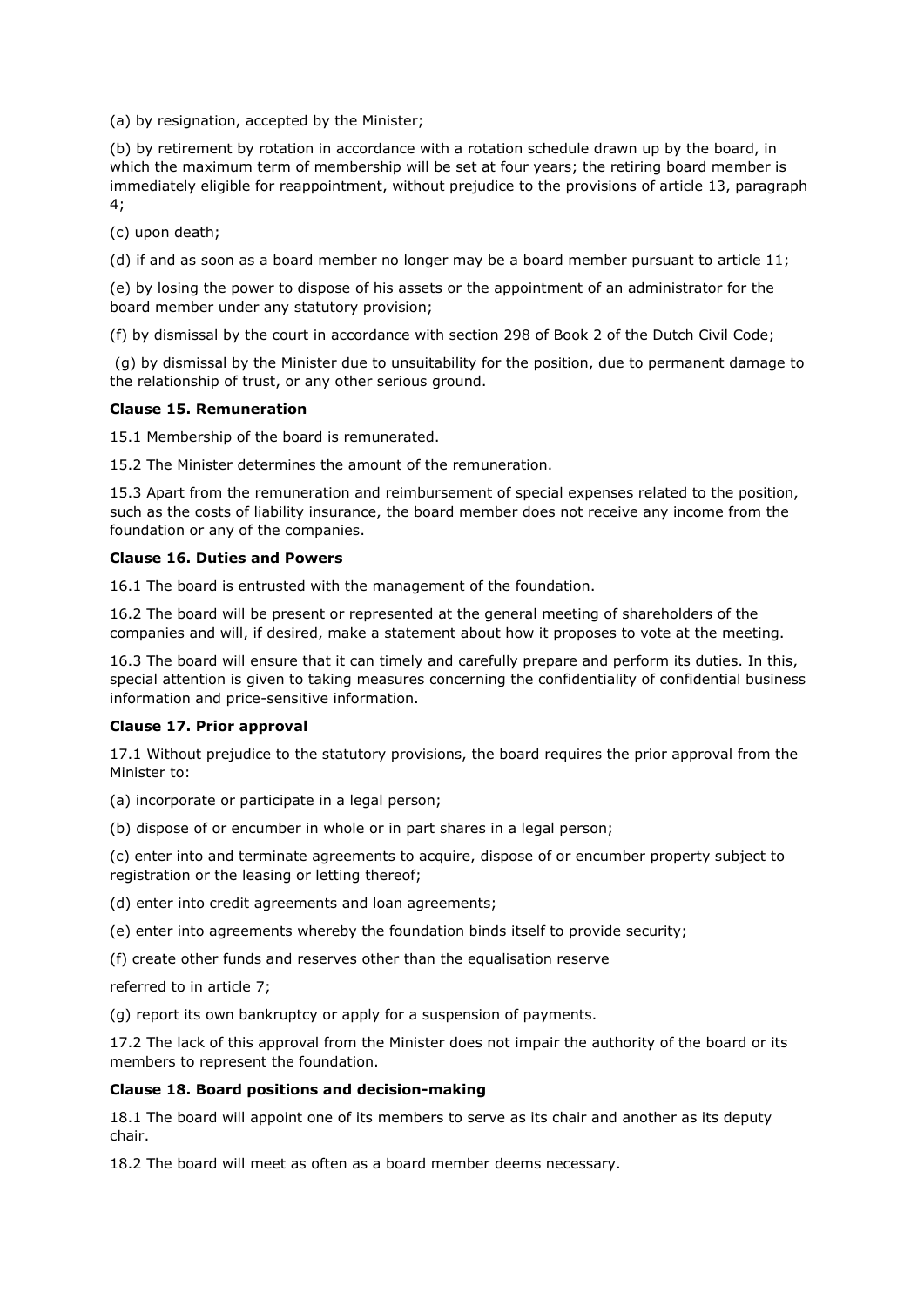18.3 Each board member is authorised to convene board meetings. The convening of a meeting is done in writing, stating the items on the agenda.

The notice to convene the meeting will be sent not later than on the eighth day prior to the day of the meeting. However, in urgent cases, to be determined by the person convening the meeting, the meeting may be convened ultimately twenty-four hours prior to the time of the meeting. At the meeting only the items on the agenda stated in the notice may be dealt with, unless all board members are present or represented and agree to deal with other items. As long as all board members are present or represented and if they all agree to this, the board may also meet lawfully without any written notice being sent and without the notice period being observed.

18.4 The chair chairs the board meeting. Minutes of the meetings will be kept which will be adopted at the same or at the next meeting and signed by the chair as evidence thereof.

18.5 A board member may have himself represented by another board member at the meeting by written proxy.

### **Clause 19. Decision-making process**

19.1 All resolutions are adopted by an absolute majority of the votes cast.

19.2 No resolutions may be adopted if the majority of the board members in office are not present or represented at the meeting.

19.3 Each board member has the right to cast one vote. In the event of a tie, the chair or in his absence the deputy chair will have a deciding vote.

## **Clause 20. Decision-making without holding a meeting**

20.1 The board may also adopt resolutions without holding a meeting, provided this is done in writing, all board members have been informed in writing of the resolution to be adopted in such manner, none of them is opposed to this form of decision-making and the absolute majority of the board members in office vote in favour of the resolution.

## **Clause 21. Security of data and records**

21.1 The board, as laid down in the regulations applicable to the National Service [*Rijksdienst*], will arrange the required technical and organisational facilities to protect its information against loss or damage and against unauthorised inspection, amendment or the provision of such information.

21.2 The board will ensure that the Public Records Act 1995 [*Archiefwet 1995*] is applied accordingly. For this purpose the records of the foundation will be moved to an archive depository as referred to in the Public Records Act 1995 and arrangements will be made about the supervision of the safekeeping of the records concerned in accordance with the provisions set by or pursuant to this Act.

### **Clause 22. Representation**

22.1 The board is authorised to represent the foundation.

22.2 The authority to represent the company is also vested in the chair or two board members acting jointly.

22.3 The board may grant general or limited powers of representation to one or more persons referred to in article 23 paragraph 1. Each of them is competent to represent the foundation, subject to the restrictions imposed.

# **Clause 23. Delegation and support**

23.1 The board may, while preserving its own full responsibility, have work relating to the administration performed in whole or part by persons designated for such purpose by the board.-The staffing and salary costs of these persons are included in the budget and accounts of the foundation.

23.2 The persons designated by the board are, with respect to these activities, under the authority of the board and only render account for these activities to the board, even if the persons concerned have concluded no contract of employment with the foundation.